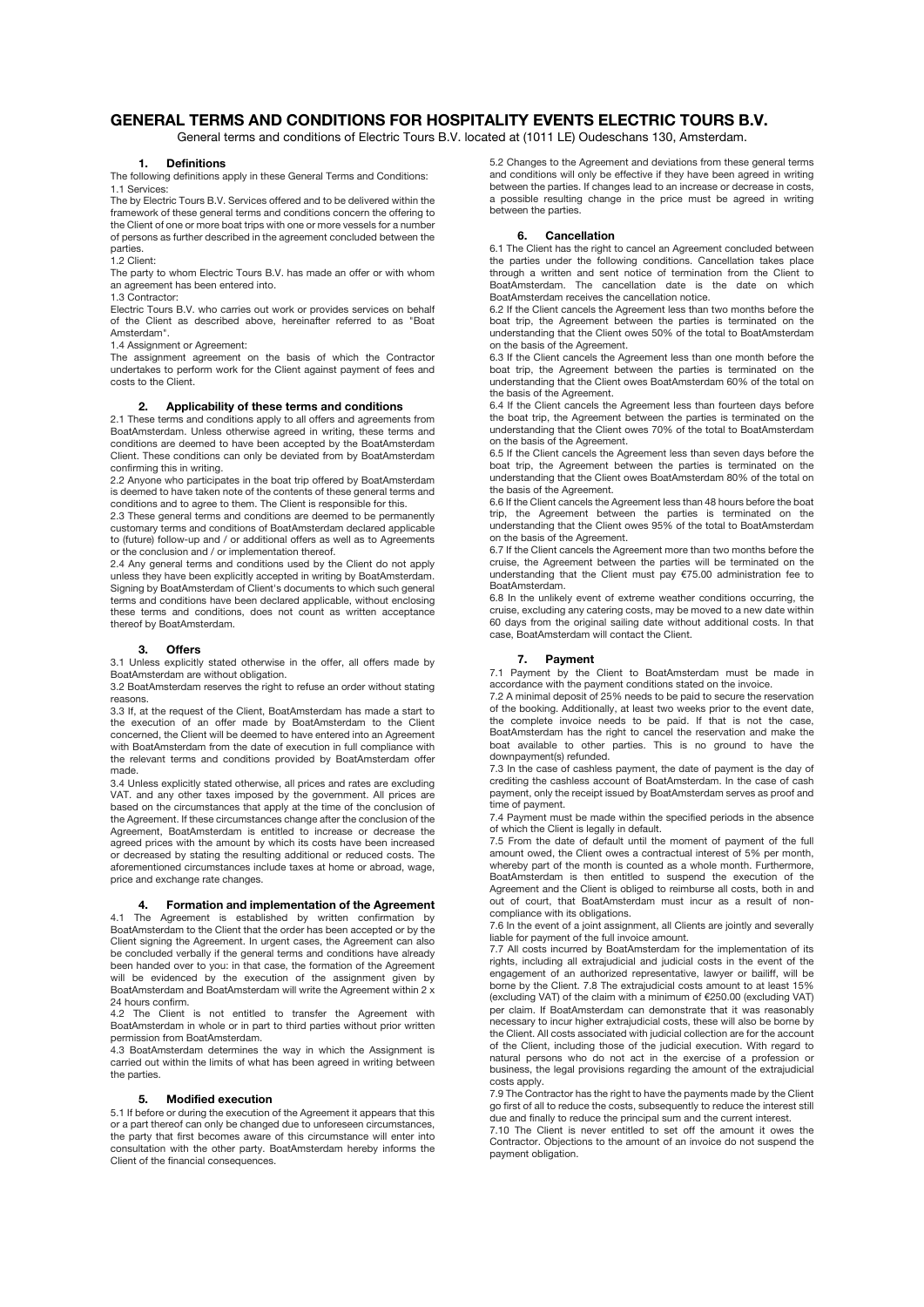### **8. Complaints**

8.1 Complaints are understood to mean all complaints from the Client regarding the implementation of the Agreement by BoatAmsterdam.

8.2 Complaints with regard to an invoice must be made, under penalty of forfeiture, in writing and as detailed as possible, within fourteen days of the invoice date.

8.3 Complaints with regard to the services / services provided by BoatAmsterdam must be submitted to the Contractor within 8 (eight) working days after the services / services provided, under penalty of forfeiture.

8.4 Minor deviations that are deemed permissible in daily traffic in or in the performance of the Agreement cannot constitute grounds for complaints.

8.5 By submitting a complaint, the Client's payment obligation is not suspended.

8.6 If the complaint is justified and the performance of the agreed work is no longer possible or useful, the Contractor is liable within the limits of Article 10.

8.7 If the Client has not complained within the aforementioned periods, the Client will be deemed to have approved the services provided and / or the invoices. In the absence of such a report, all (possibilities for) claims of the Client expire.

## **9. Client's cooperation**

9.1 The Client will always provide BoatAmsterdam with all necessary information in a timely manner.

9.2 If information necessary for the implementation of the Agreement is not available to BoatAmsterdam, or not in time or in accordance with the agreements, or if the Client does not otherwise fulfill its obligations towards BoatAmsterdam, this may suspend the fulfillment of the obligations of BoatAmsterdam and the resulting additional costs can be charged to the Client.

9.3 The Client must immediately follow the instructions of (the employees of) BoatAmsterdam. BoatAmsterdam may refuse access to the boat and jetties without stating reasons, if this is deemed necessary in connection with, among other things, safety and public order.

9.4 It is not possible to deviate from the starting time of the cruise. The boat leaves at the agreed time. The late presence of (a part of) the passengers is at the expense and risk of the Client. The Client's request, which can be confirmed in writing and then confirmed in writing, can be waited until all passengers are present. Deviations from the agreed departure time are entirely at the expense and risk of the Client. The duration of the cruise will then be shortened as much as the delay has lasted. Other parts of the tour can be changed / shortened or canceled completely as a result of this delay.

## **10. Liability for damage**

10.1 BoatAmsterdam is not liable for indirect or consequential damage, injury (including damage) of the Client and / or participants, unless that damage is due to gross negligence, recklessness or intent.

10.2 BoatAmsterdam is not liable for theft or loss of, or damage to, property of the Client and / or participants. Taking property is entirely at your own risk.

10.3 BoatAmsterdam is not liable for damage that occurred before or after the departure of the Client and / or participants upon entering, or being present on, the grounds and goods used by BoatAmsterdam, including but not limited to the scaffolding, (sale) locations and vessels.

10.4 BoatAmsterdam is never liable for damage caused by a delay in departure or during the performance of the service, or the cancellation of a trip due to weather conditions.

10.5 BoatAmsterdam explicitly excludes any liability with regard to all persons for whom BoatAmsterdam is responsible in any way, including its employees and third parties that BoatAmsterdam has engaged in the provision of services.

10.6 All services organized by BoatAmsterdam take place entirely at the risk of the Client and / or participants. The Client is responsible and liable for the behavior of the passengers brought on board. The Client is responsible for informing the participants about the rules and conditions. 10.7 Entering or being on grounds and objects used by BoatAmsterdam, such as scaffolding, (sales) locations and vessels is at your own risk.

10.8 The Client and / or participant is liable for damage caused by the Client / participant for the loss and / or damage of the items, property and possessions of BoatAmsterdam or its employees that are used by BoatAmsterdam and its employees, as well as contracted third parties. Client and / or participant is also liable for damage he / she causes to BoatAmsterdam, its employees, passengers and third parties engaged by it, for whatever cause.

10.9 In all cases in which BoatAmsterdam is obliged to pay any compensation, this will under no circumstances exceed the amount of the amounts invoiced and invoiced by BoatAmsterdam to the client

pursuant to the relevant Agreement (excluding VAT). 10.10 After the complaint period as referred to in Article 8, BoatAmsterdam is no longer liable for its possible shortcomings.

### **11. Disclaimer**

The Client indemnifies the Contractor against any claims from third parties who suffer damage in connection with the performance of the Agreement and whose cause is attributable to someone other than the Contractor. If the Contractor may be approached by third parties on that

basis, the Client is required to assist the Contractor both outside and in court and immediately do whatever may be expected of him in that case. If the Client fails to take adequate measures, the Contractor is entitled to do so without notice of default. All costs and damage on the part of the Contractor and third parties that arise as a result, are entirely for the account and risk of the Client.

#### **12. Force majeure**

12.1 Neither of the parties is obliged to fulfill any obligation if it is prevented from doing so as a result of a circumstance that is not due to its fault, nor under the law, legal act or generally accepted beliefs such as storm damage, natural disasters , obstruction by third parties, restrictive measures by any government, war, strike, fire, malfunctions and accidents in the business of third parties, as well as shortcomings or force majeure of suppliers or third parties whose BoatAmsterdam uses.

12.2 In the event of force majeure or other circumstances of such a nature that (in reasonableness and fairness) further performance of the Agreement cannot be demanded, the performance of the Agreement will be suspended or if such suspension has lasted at least continuously for three months then as soon as it has been established that it will last for more than three months, one party may terminate the Agreement with immediate effect without judicial intervention by means of a registered letter to the other party. This right to terminate expires if, before use is made, the obligation, the fulfillment of which was temporarily prevented by force majeure, will still be fulfilled.

12.3 In the event of termination of the Agreement due to force majeure, the obligations arising from the Agreement will cease, on the understanding that if the Agreement has already been partially fulfilled by BoatAmsterdam, the Client will owe BoatAmsterdam a proportional part of the agreed price.

12.4 In the event of force majeure, the parties cannot claim compensation from each other.

### **13. Suspension and termination**

13.1 If in the opinion of BoatAmsterdam the creditworthiness of the Client gives cause for this, BoatAmsterdam may at any time require further security or advance payment, failing which BoatAmsterdam has the right to suspend the execution of the Agreement.

13.2 In the event that the Client fails to meet one or more of its obligations, or fails to do so on time or properly, requests suspension of payment, is declared bankrupt, its assets are wholly or partially seized and / or the Client wholly or partially makes the decision loses its assets, BoatAmsterdam has the right to suspend the performance of the Agreement or to dissolve a written statement, all this at its option and without prejudice to any right to compensation for damage, costs and interest accruing to it.

13.3 If BoatAmsterdam makes use of its authority to suspend the execution of the Agreement referred to in the previous paragraph, this does not affect the Client's obligation to pay the fee agreed with BoatAmsterdam during the period that BoatAmsterdam has suspended the implementation of its obligations, without prejudice.

13.4 An Agreement can only be dissolved by the Client if BoatAmsterdam, after proper written notice of default giving it a reasonable period of time to fulfill its obligations, continues to attributably fail to meet its obligations under the Agreement and in such a way that Client cannot reasonably be expected to maintain the Agreement.

13.5 In the event that the Agreement is dissolved by BoatAmsterdam due to breach of contract by the Client, BoatAmsterdam reserves the right to payment of the full agreed price.

13.6 The cancellation can only take place by registered letter to the other party; judicial intervention is not required. If, at the time of the dissolution of the Agreement, the Client had already received services to implement the Agreement, he can only partially dissolve the Agreement and only for that part that has not yet been performed by BoatAmsterdam. Amounts that BoatAmsterdam has invoiced for the dissolution in connection with what it has already implemented in order to implement the Agreement has been performed or delivered, remain indebted and become immediately claimable at the time of termination.

### **14. Catering**

14.1 Catering on board is provided by BoatAmsterdam or third parties engaged by it, unless the parties have explicitly agreed otherwise.

14.2 BoatAmsterdam reserves the right for the guests present to request proof of identity to check the age in connection with the provision of alcoholic beverages.

14.3 BoatAmsterdam reserves the right not to provide alcoholic beverages (anymore) if the staff have good reasons for this.

14.4 The inclusive drink arrangements offered offer unlimited drinks on the basis of a fair use policy: including, but not limited to, the nonthrowing away of drinks, a drinking bottle must be empty before a new one is issued and (un)opened may not be taken off board.

14.5 If BoatAmsterdam and the Client have agreed that the Client organizes catering itself, the Client must arrange for decoration, place settings, glassware, cooling, beverage bins, waste options and processing. The drink can be brought on board 15 minutes before departure. It cannot be guaranteed that building up / setting up / decorating will take place earlier than 15 minutes before departure. This in connection with possible earlier bookings.